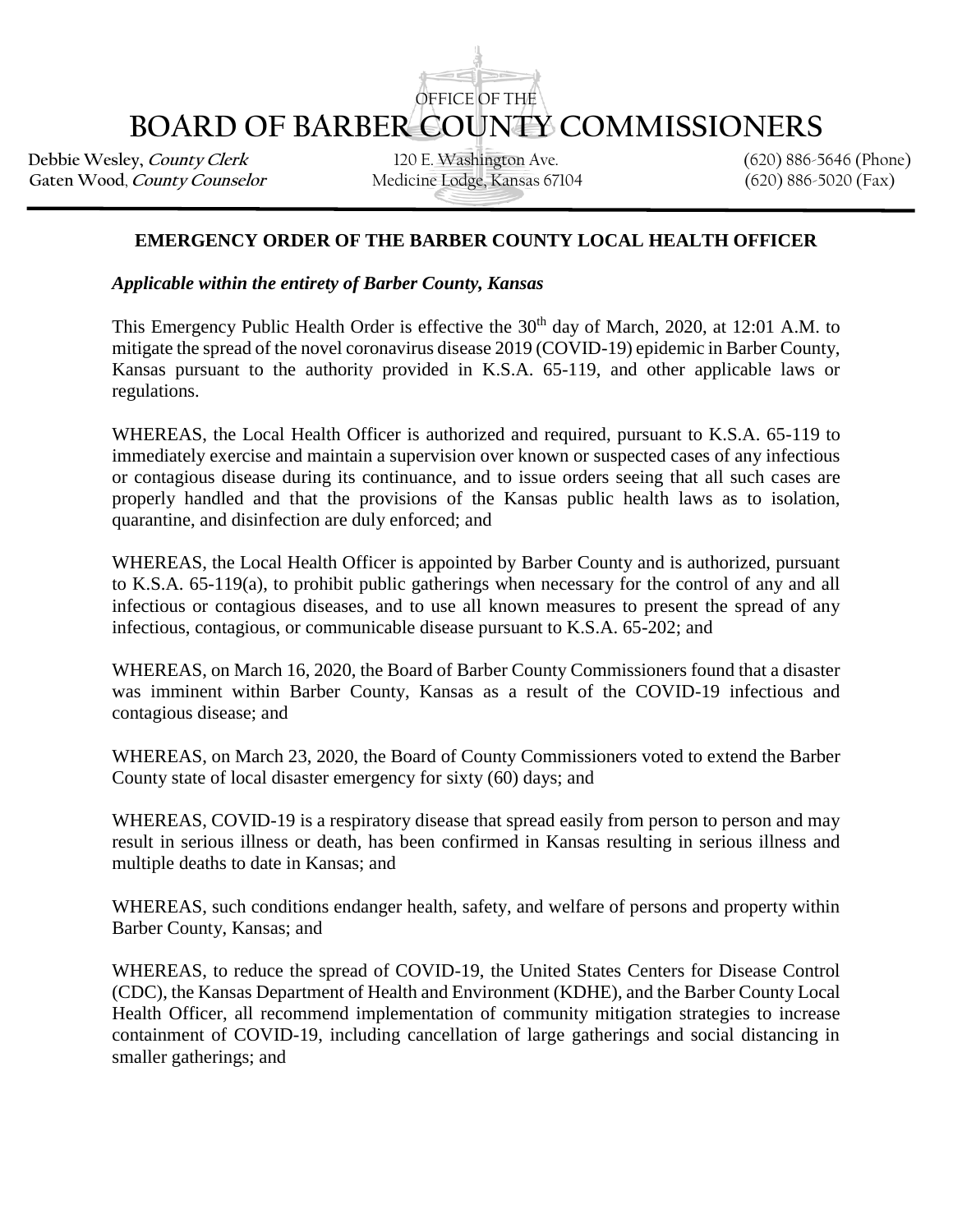WHEREAS, the worldwide outbreak of COVID-19 and the resulting epidemic in Kansas and Barber County continue to threaten the life and health of our citizens and visitors as well as the vitality of the economy and remains a public disaster affecting life, health, property, and the public peace; and

WHEREAS, this public health order to stay at home is being issued to slow the rate of community spread of COVID-19 through intensified social distancing. It is estimated that each COVID-19 positive person could infect between 2.6 to 4 other people. Furthermore, there is emerging evidence of transmission among pre-symptomatic and asymptomatic people, making routine casefinding and exposure tracing strategies insufficient. Social distancing strategies are effective when implemented early enough—ideally within 2 weeks of the first case and are key to flattening the epidemic curve to prevent overwhelming our local health care system's ability to care for the proportion of residents who develop severe symptoms. Early implementation of this strategy is even more important in the context of limited available testing. With full community cooperation, this proactive health order can minimize the impact of COVID-19 on our Barber County community.

NOW, THEREFORE, BE IT ORDERED by the Barber County Local Health Officer, pursuant to the above authorities that:

## **Section 1. Definitions and Exemptions**

- A. For purposes of this Order, "Social Distancing Requirements" means maintaining at least six (6) feet of social distancing from other individuals, washing hands with soap and water for at least twenty (20) seconds as frequently as possible or using hand sanitizer, covering coughs and sneezes (into the sleeve or elbow, not hands), regularly cleaning high-touch surfaces, and not shaking hands.
- B. For purposes of this Order, individuals are directed to stay at home and leave their residence only to perform any of the following "Essential Activities" as described below. All businesses and operations in Barber County, except Essential Businesses as defined below, are required to cease all activities at their places of business, although such businesses may also continue operations consisting exclusively of employees or contractors performing activities from their own residences (i.e., working from home). People at high risk of severe illness from COVID-19 and people who are sick are urged to stay in their residence except as necessary to seek medical care.
	- i. To engage in activities or perform tasks essential to their health and safety, or to the health and safety of their family or household members (including, but not limited to, pets) such as, by way of example only and without limitation, obtaining medical supplies or medication, or visiting a health care professional;
	- ii. To obtain necessary services or supplies for themselves and their family or household members, to obtain supplies they need to work from home, or to deliver those services or supplies to others, such as by way of example only and without limitation, canned food, dry goods, fresh fruits and vegetables, pet supplies, fresh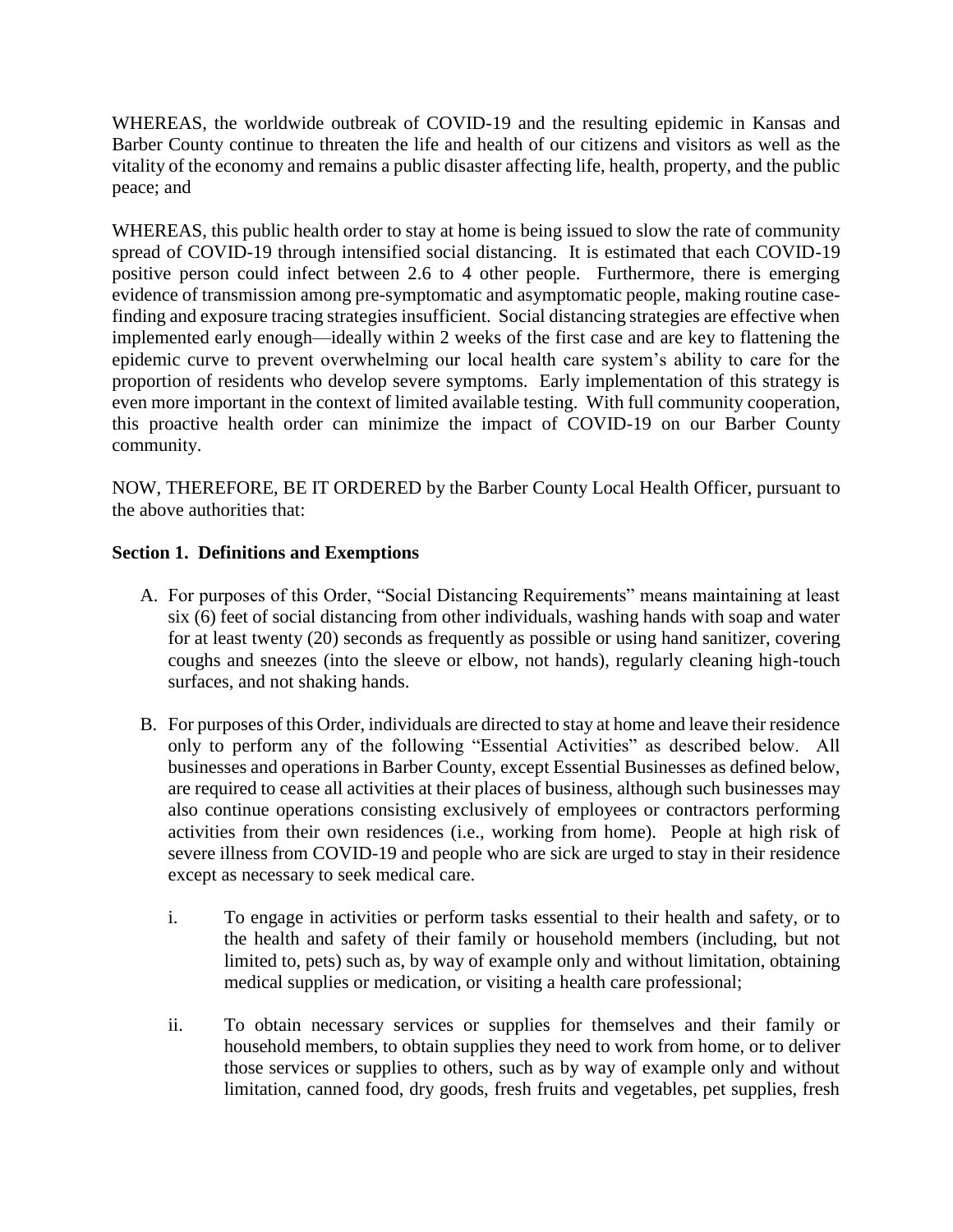meats, fish, and poultry, and any other household consumer products, and products necessary to maintain the safety, sanitation, and essential operation of residences;

- iii. To engage in outdoor activity, provided the individuals comply with Social Distancing Requirements as defined in this Section, such as, by way of example and without limitation, walking, hiking, or running. Individuals may use parks or other public areas. However, use of playground equipment is discouraged;
- iv. To perform work providing essential products and services at an Essential Business or to otherwise carry out activities specifically permitted in this Order;
- v. To care for a family member or pet in another household, or engage in transportation or to transport the family member or pet to provide for such care;
- vi. To comply with valid court or administrative orders;
- vii. To work for or obtain services at any "Healthcare Operations" location including hospitals, clinics, dentists, pharmacies, pharmaceutical and biotechnology companies, other healthcare facilities, healthcare suppliers, home healthcare services providers, mental health providers, or any related and/or ancillary healthcare services. "Healthcare Operations" also includes veterinary care and all healthcare services provided to animals. This exemption shall be construed broadly to avoid any impacts on the delivery of healthcare, broadly defined. "Healthcare Operations" does not include activities at fitness and exercise gyms and similar facilities;
- viii. To provide any services or perform any work necessary to the operations and maintenance of "Essential Infrastructure," including, but not limited to, public works construction, construction of housing (in particular, affordable housing or housing for individuals experiencing homelessness), airport operations, aerospace, national defense, water, sewer, gas, electrical, oil refining, roads and highways, public transportation, solid waste collection and removal, internet and telecommunications systems (including the provision of essential global, national, and local infrastructure for computing services, business infrastructure, communications, and web-based services), provided that individuals carry out those services or that work in compliance with Social Distancing Requirements as defined in this Section to the extent possible.
- C. For purposes of this Order, all first responders, emergency management personnel, emergency dispatchers, court personnel, and law enforcement personnel, United States Armed Forces personnel and activities related thereto, and others working for or to support Essential Businesses are categorically exempt from this Order. Further, nothing in this Order shall prohibit any individual from performing or accessing "Essential Governmental Functions." Essential Government Functions means all services needed to ensure the continuing operation of the government agencies and provide for the health, safety, and welfare of the public. All Essential Governmental Functions shall be performed in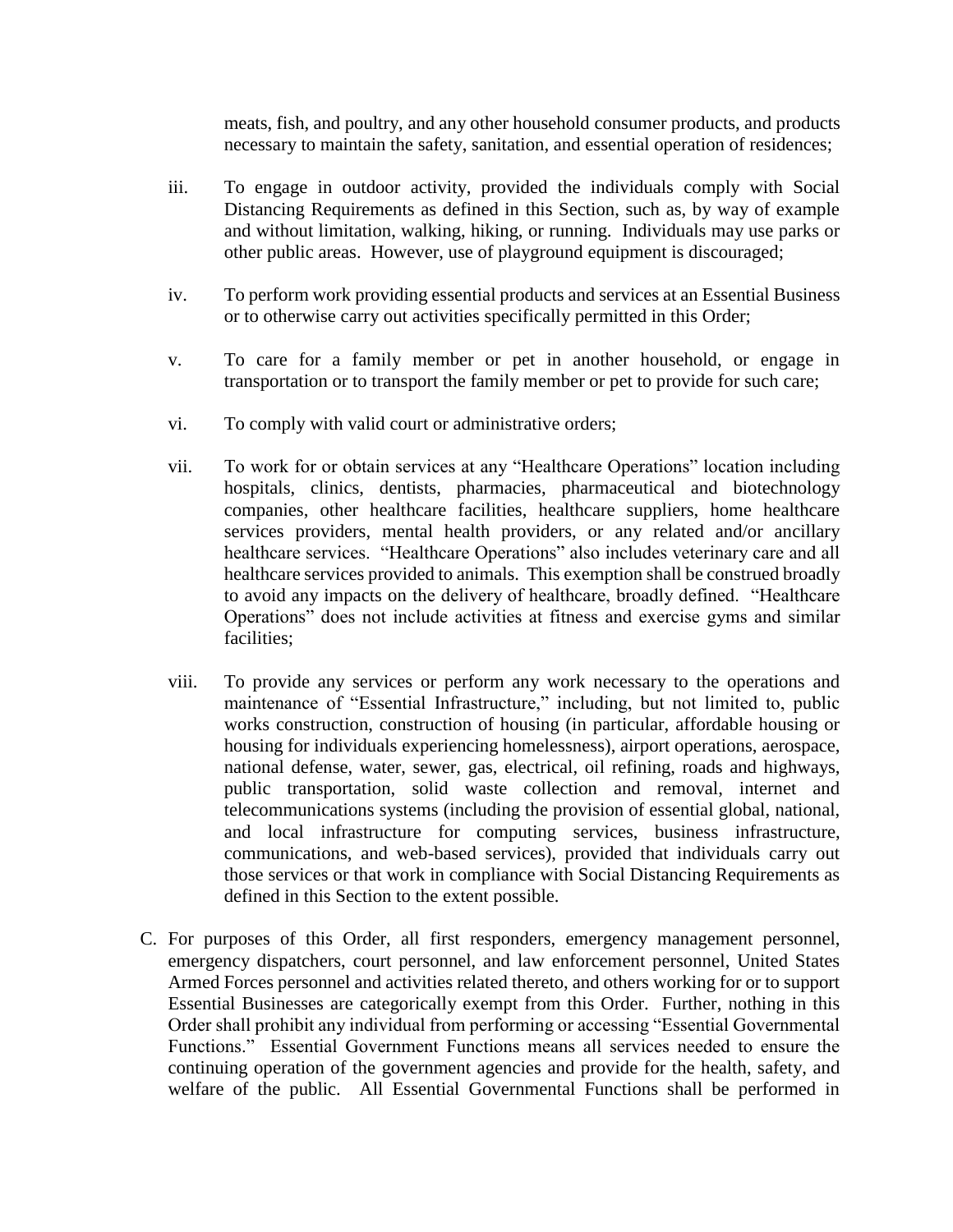compliance with Social Distancing Requirements as defined in this Section, to the extent possible.

- D. For purposes of this Order, covered businesses include any for-profit, non-profit, or educational entities, regardless of the nature of the service, the function they perform, or its corporate or entity structure.
- E. For purposes of this Order, "Essential Businesses" means:
	- i. Healthcare Operations, Essential Infrastructure, and Essential Governmental Functions;
	- ii. Grocery stores, certified farmers' markets, farm and produce stands, supermarkets, food banks, convenience stores, and other establishments engaged in the retail sale of canned foods, dry goods, fresh fruits and vegetables, pet supply, fresh meats, fish and poultry, liquor stores, and any other household consumer products (such as cleaning and personal care products). This includes stores that sell groceries and also sell other non-grocery products, and products necessary to maintain the safety, sanitation, and essential operation of residences; however, the touching of unpacked baked good is prohibited;
	- iii. Food cultivation, including farming, livestock, and fishing;
	- iv. Human and animal food processing facility workers;
	- v. Businesses that provide food, shelter, and social services, and other necessities of life for economically disadvantaged or otherwise needy individuals;
	- vi. Newspapers, television, radio, and other media services;
	- vii. Gas stations and auto-supply, auto-repair and servicing, emergency road services, and related facilities;
	- viii. Banks and related financial institutions;
	- ix. Hardware stores;
	- x. Plumbers, electricians, exterminators, construction, cleaning and janitorial staff, security staff, HVAC, painting, moving and relocation services, lawn care and landscaping and other trades and services providers who provide services that are necessary to maintain the safety, sanitation, and essential operation of residences, Essential Activities, and Essential Businesses;
	- xi. Businesses providing mailing and shipping services, including post office boxes;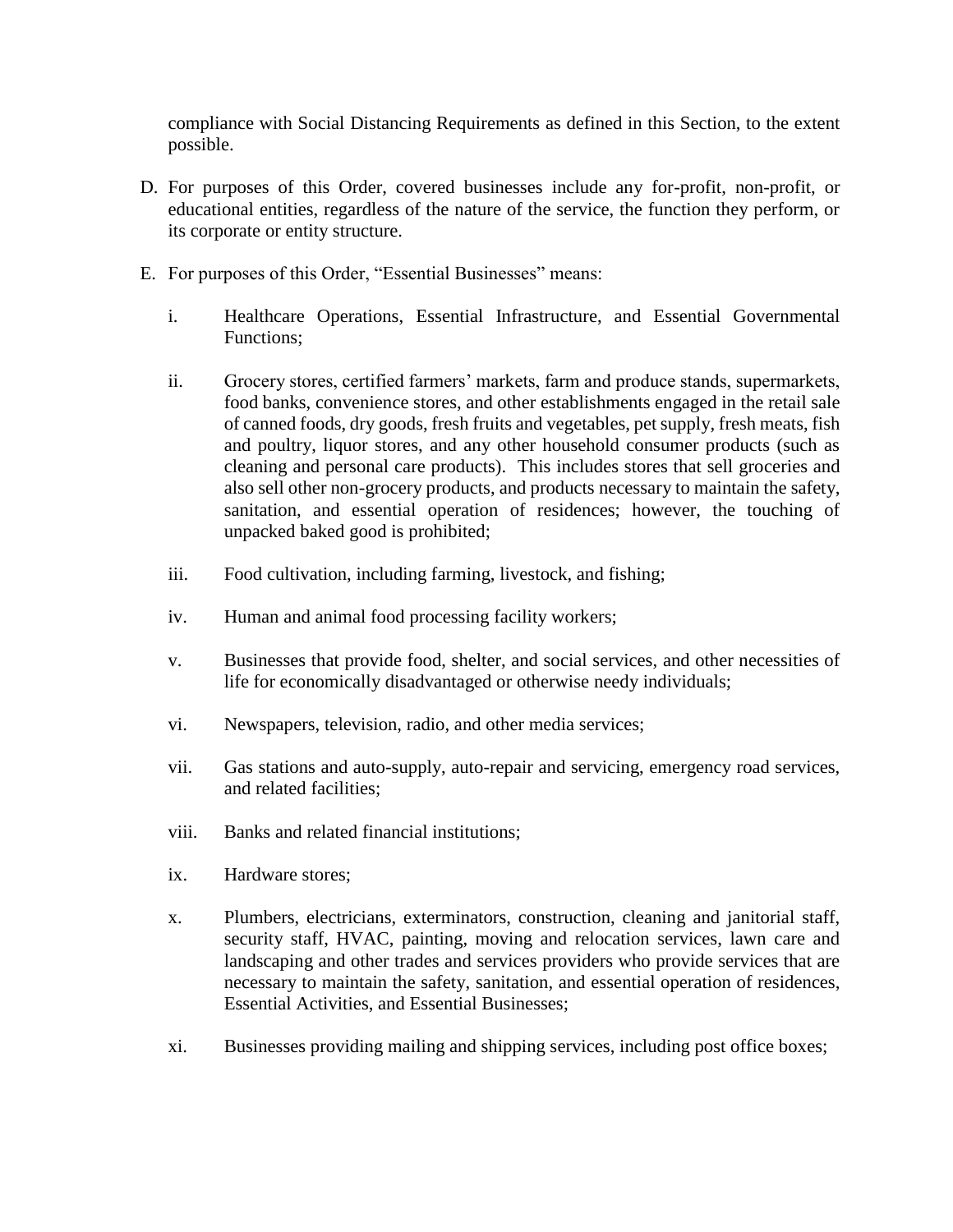- xii. Educational institutions, which includes public and private K-12 schools, colleges, and universities, for purposes of facilitating distance learning or performing essential functions related to distance learning and support to other essential businesses (such as transportation and law enforcement), provided that social distancing of six (6) feet per person is maintained to the greatest extent possible. School buildings may be used if needed to house individuals, distribute food, provide medical care, distance learning or any other services deemed necessary to protect the life and property and other critical resources;
- xiii. Laundromats, dry cleaners, and laundry service providers;
- xiv. Restaurants and other facilities that prepare and serve food and/or beverages, but only for drive thru, delivery, or carry out and not for consumption of food and/or beverages on the premises. Schools and other entities that typically provide free food services to students or members of the public may continue to do so under this Order on the condition that the food is provided to students or members of the public on a pick-up and takeaway basis only. Schools and other entities that provide food services under this exemption shall not permit food to be eaten at the site where it is provided, or at any other gathering site;
- xv. Businesses that supply products needed for people to work from home;
- xvi. Businesses that supply other Essential Businesses with the support or supplies necessary to operate;
- xvii. Businesses that ship or deliver groceries, food, beverages, goods or services directly to residences;
- xviii. Taxis, aircraft, commercial transportation and logistics providers and services and other transportation providers providing transportation services necessary for Essential Activities and other purposes expressly authorized in this Order;
- xix. Home-based care for seniors, adults, or children;
- xx. Residential facilities and shelters for seniors, adults, and children;
- xxi. Professional services, such as legal services, accounting services, real estate services, and insurance services;
- xxii. Childcare facilities providing services that enable employees exempted from this Order to work as permitted. To the extent possible, childcare facilities must operate under the following mandatory conditions:
	- a. Childcare must be carried out in stable groups of 10 or fewer ("stable" means that the same 10 or fewer children are in the same group each day);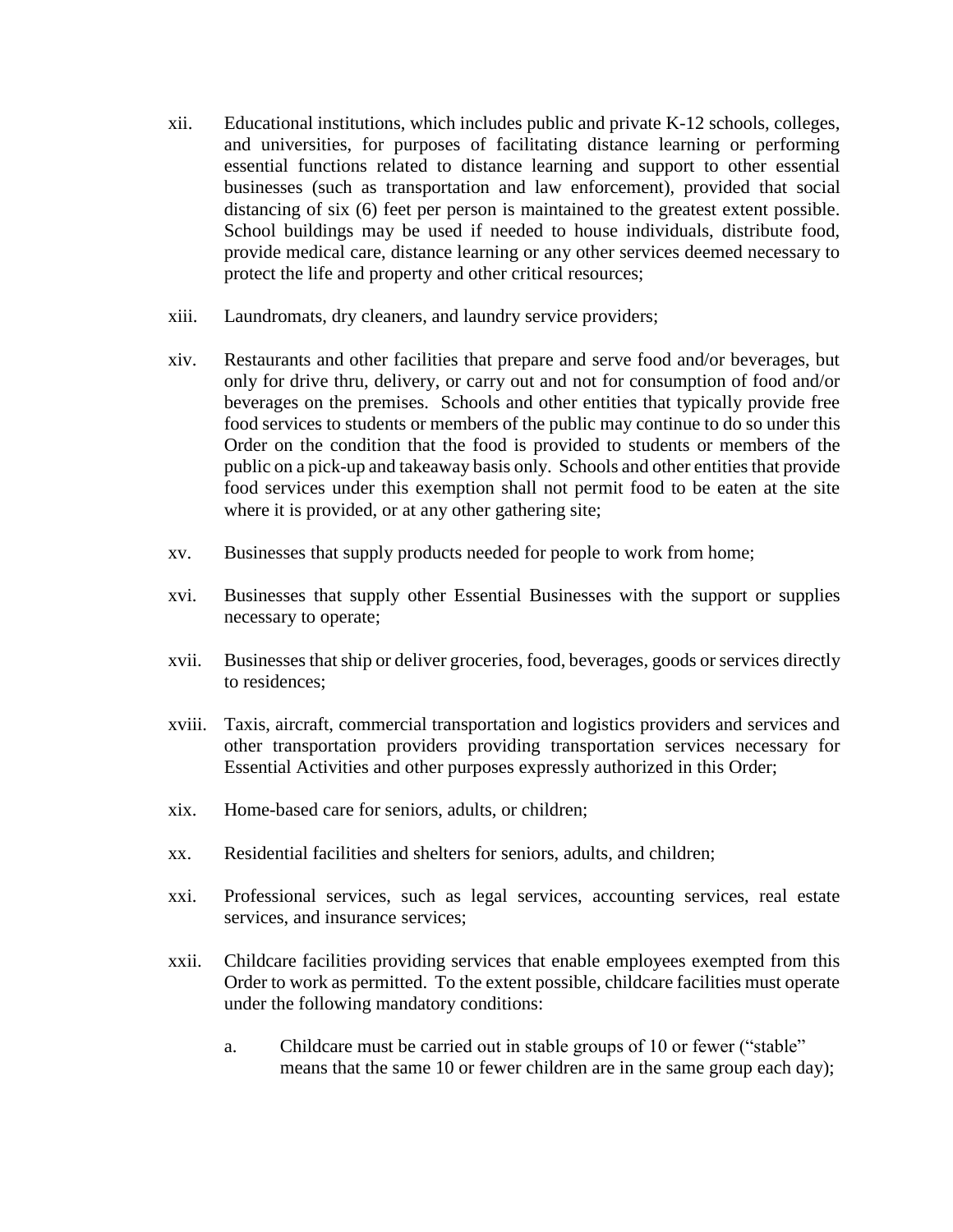- b. Children shall not change from one group to another;
- c. If more than one group of children is cared for at the same facility, each group shall be in separate rooms and groups shall not mix with each other; and
- d. Children providers shall remain solely with one group of children;
- xxiii. Mortuary, cremation, and burial services;
- xxiv. Hotels and motels, to the extent used for lodging and delivery or carry-out food services;
- xxv. Manufacturing companies, distributors, and supply chain companies producing and supplying essential products and services in and for residences and industries such as pharmaceutical, technology, biotechnology, healthcare, chemicals and sanitation, waste pickup and disposal, agriculture, food and beverage, transportation, aerospace, energy, steel and steel products, petroleum, lubricants and fuel, mining construction, national defense, communications, as well as products and services used by Essential Businesses; and
- xxvi. Leaders and employees of religious institutions.

**Section 2.** Essential Businesses must take proactive measures to ensure compliance with Social Distancing Requirements, including where possible:

- i. *Designate 6-foot distances*. Designating with signage, tape, or by other means six (6) foot spacing for employees and customers in line to maintain appropriate distance;
- ii. *Hand sanitizer and sanitizing products*. Having anti-microbial soap and water or hand sanitizer and sanitizing products readily available for employees and customers;
- iii. *Separate operating hours for vulnerable populations*. Implementing separate operating hours for elderly and vulnerable customers;
- iv. *Online and remote access*. Posting online whether a facility is open and how to best reach the facility and continue services by phone or remotely; and
- v. *Protective equipment*. As supplies are currently available and become available, providing employees who have frequent contact with the public with protective equipment, including but not limited to gloves and masks.

**Section 3.** All large public gatherings of people in Barber County are prohibited unless otherwise ordered by the Local Health Officer or the Board of County Commissioners, sitting as the Board